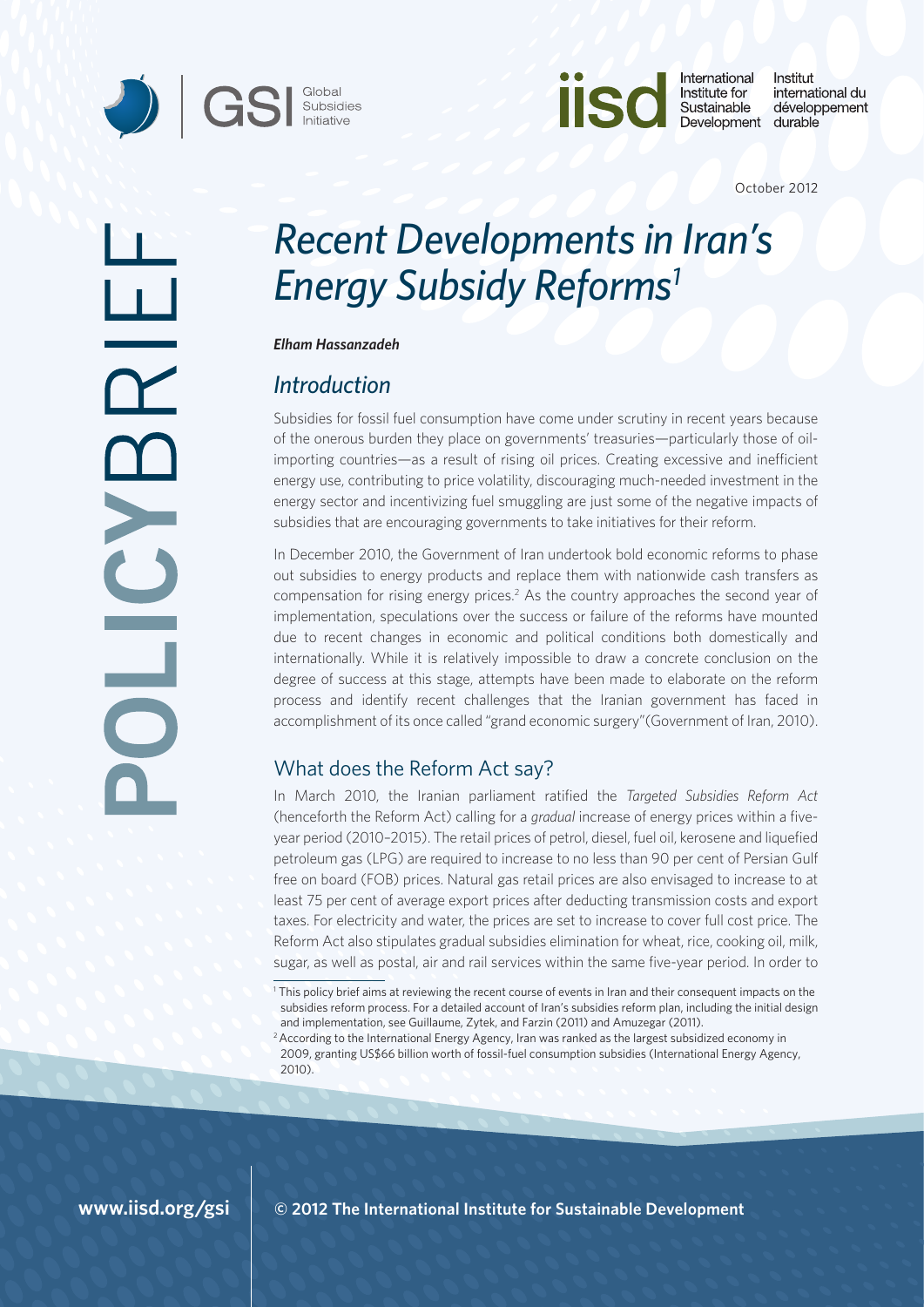



manage future fuel price volatility, the Reform Act has authorized the government to absorb up to 25 per cent of the FOB Persian Gulf price increases (relative to FOB Persian Gulf prices of 2010 when the Reform Act came into force) through further subsidization without changing the consumer price. Furthermore, its Note 3 of Article 2 envisages minimum and maximum revenue of IRR100 thousand billion and IRR200 thousand billion (approximately US\$10 and US\$20 billion) from price increases in the first year of the reform.<sup>3</sup>

## **BOX 1: IRANIAN GOVERNMENT'S REFORMS OBJECTIVES**

- • Promoting standards of living
- Distributing the national wealth fairly and equally
- • Minimizing income disparities
- Raising energy prices to international market level
- Increasing efficiency and preventing wasteful consumption
- • Reducing fuel smuggling
- • Allocating more energy resources to boost production
- Encouraging demand for domestically produced commodities
- Enhancing country's oil and gas export capacity

#### *Source: Government of Iran (2010)*

To compensate the nation for higher energy prices, the law has authorized payments of a maximum of 50 per cent of the fiscal revenue resulting from price increases to the population in the form of:

- In-cash and in-kind payments bearing in mind each family's level of income.
- Social security system, including introduction of national health insurance, job creation and house mortgage loans.

The Reform Act has also designated payment of a 30 per cent share of the income from price increases to support industries and producers through interest subsidies on loans for the adoption of new energy-saving technologies and credit lines to reduce the impact of higher energy costs on cash-flow. The remaining 20 per cent share has been allocated to government to cover its subsequent increases in costs and to improve its infrastructure.

<sup>&</sup>lt;sup>3</sup> Due to changing economic and political conditions in recent months, the Iranian foreign exchange market experienced an unprecedented volatility that created different official and free market foreign exchange rates (details to be explained below). Hence, to minimize confusion, in this policy brief the exchange rate is equivalent to the official rate of US\$1=IRR12,260.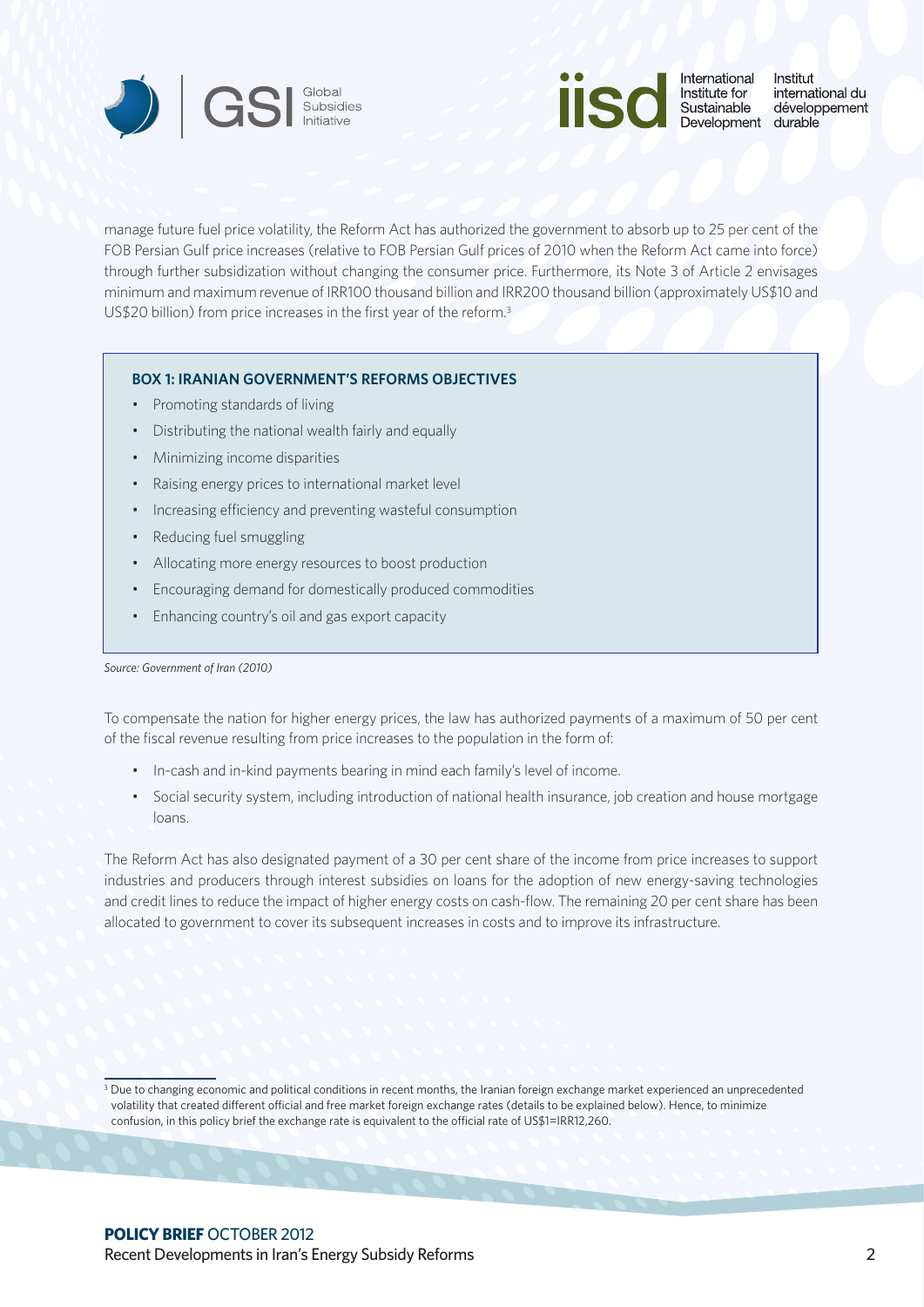



## What were energy prices changed to?

To begin the reforms, the government decided to take a "shock therapy" approach and substantially increased prices overnight (Jamshidi, 2010). For petrol, while pre-reform prices for regular and premium grades for all vehicles were IRR1000 and IRR1500/litre respectively, post-reform prices were classified in three different categories; subsidized prices of IRR1000/litre, semi-subsidized or rationed price of IRR4000/litre and free market price of IRR7000/litre. The subsidized prices were allocated to governmental fleet and vehicles mostly used in industrial and agricultural sectors, such as vans; semi-subsidized prices were designated for domestically manufactured vehicles with an engine size of less than 2000 cubic centimeters (National Iranian Oil Refining & Distribution Company, 2011).

| <b>FUEL PRODUCT</b> |         | <b>PRE-REFORM PRICE</b><br>(IRR/LITRE) | <b>POST-REFORM PRICE (IRR/ LITRE)</b> |                          |                    |
|---------------------|---------|----------------------------------------|---------------------------------------|--------------------------|--------------------|
|                     |         |                                        | <b>SUBSIDIZED</b>                     | <b>SEMI-SUBSIDIZED</b>   | <b>FREE MARKET</b> |
| Petrol              | Regular | 1000                                   | 1000                                  | 4000                     | 7000               |
|                     | Premium | 1500                                   | $\overline{\phantom{a}}$              | $\overline{\phantom{a}}$ | 8000               |
| Diesel              |         | 165                                    | $\overline{\phantom{a}}$              | 1500                     | 3500               |

#### **TABLE 1: FUEL PRODUCTS' PRICE INCREASE**

*Source: National Iranian Oil Refining & Distribution Company (2011)*

The diesel prices also experienced a 9- to 18-fold increase, reaching to IRR1500/litre for semi-subsidized prices (designated to public transportation, industrial and production sectors) and IRR3500/litre for free market prices (National Iranian Oil Refining & Distribution Company, 2011).

For natural gas and electricity consumption, a multi-tier tariff structure was adopted in which tariff rates varied based on consumption volume, sector, and geographical region. For natural gas consumption, the minimum price increase was for the public sector, from IRR690 to IRR1000/m<sup>3</sup>, and the maximum price increase targeted the power generation and industrial sectors, from IRR49.3 and IRR15.85 to IRR800 and IRR700/m<sup>3</sup>, respectively.



## **FIGURE 1: NATURAL GAS PRICE INCREASE—IRR/M3**

*Source: Ministry of Energy (2011)*

## **POLICY BRIEF** OCTOBER 2012

Recent Developments in Iran's Energy Subsidy Reforms 3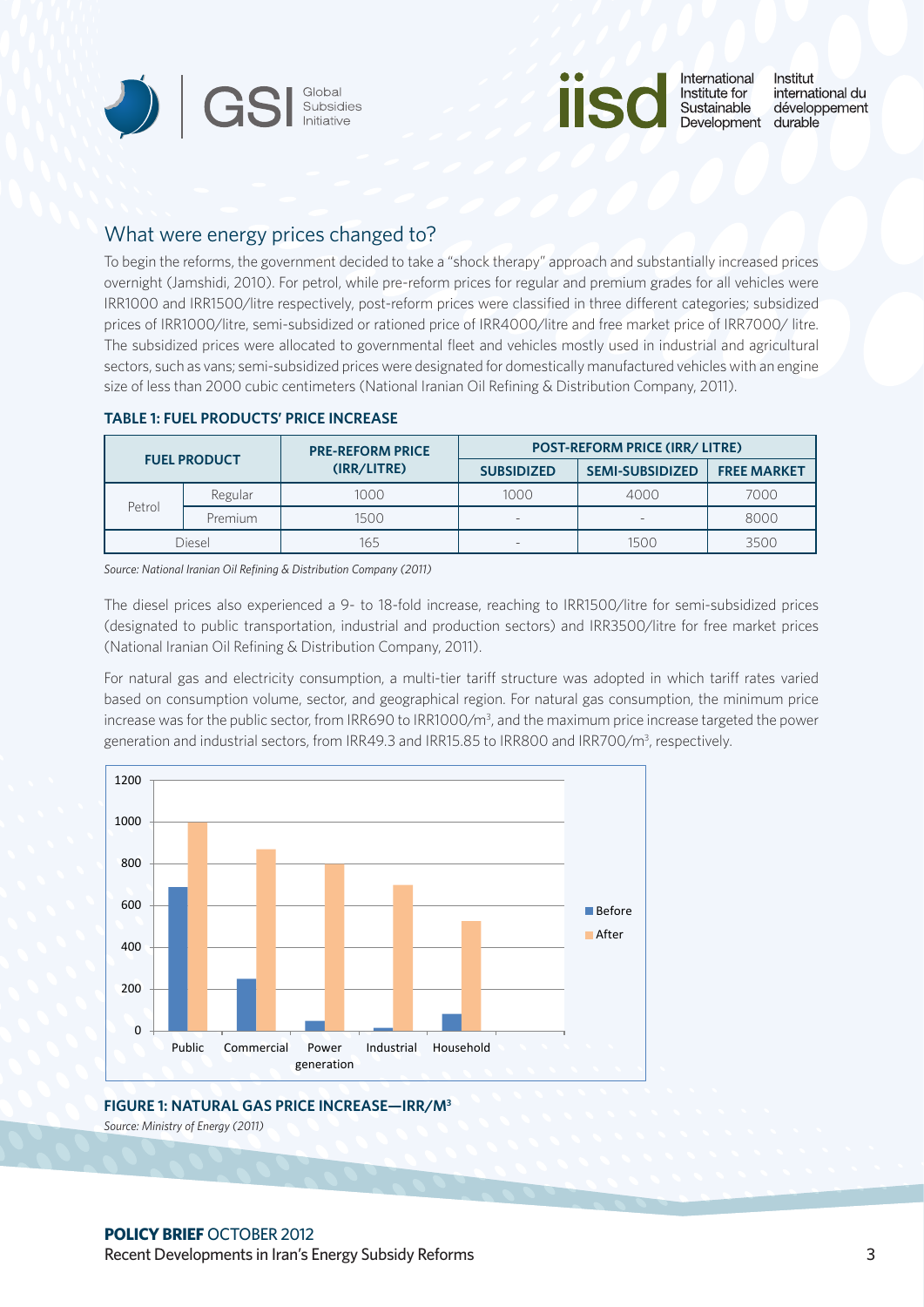



Prices were also significantly increased in the electricity sector, with a maximum rise for the public sector from IRR152 to IRR1300 per kilowatt hour and the lowest increase for households in more temperate regions.



## **FIGURE 2: ELECTRICITY PRICE INCREASE—IRR/KWH**

*Source: Ministry of Energy (2011)*

## Has the reform plan been implemented as envisaged?

Inconsistent interpretations of the Reform Act by the Iranian government and the parliament have resulted in significant implementation challenges. Most of the disagreements can be attributed to the lack of comprehensive details in the Reform Act itself, leaving the door open for multiple interpretations of some critical issues.

Price increases—how much and at what rate? In order to control inflation and minimize the resulting economic pressure on people, the Reform Act stipulates a *gradual* price increase to no less than 90 per cent of the FOB Persian Gulf prices. However, it failed to define a clear rate based on which prices should reach their international market level within a five-year period. As a result, the government took the "shock therapy" approach and substantially increased prices in order to counter excessive energy consumption and ensure an increase in real price of fuels in the light of the annual inflation rate (Amuzegar, 2011). Its approach, however, received much criticism from members of the parliament, who were expecting a gradual price increase of 20 per cent per year. The parliament accused the government of creating an uncontrollable rate of inflation through this sudden and dramatic price rise (for some energy products around 80 per cent of their international prices in one go) ("Government's violations," 2012). The rate at which the government increased the prices in the first reform phase and its intention to further increase the prices in the second phase raised concerns amongst members of the parliament over the government exceeding the "no less than 90 per cent of Persian Gulf FOB price increase" provision as stipulated by the Reform Act (Proponents and Opponents to Targeted Subsidies Act, 2012). Hence, the parliament recently amended the Act to place a cap on energy price increases of "no more than 90 per cent of Persian Gulf FOB price" (Parliament of Iran, 2012).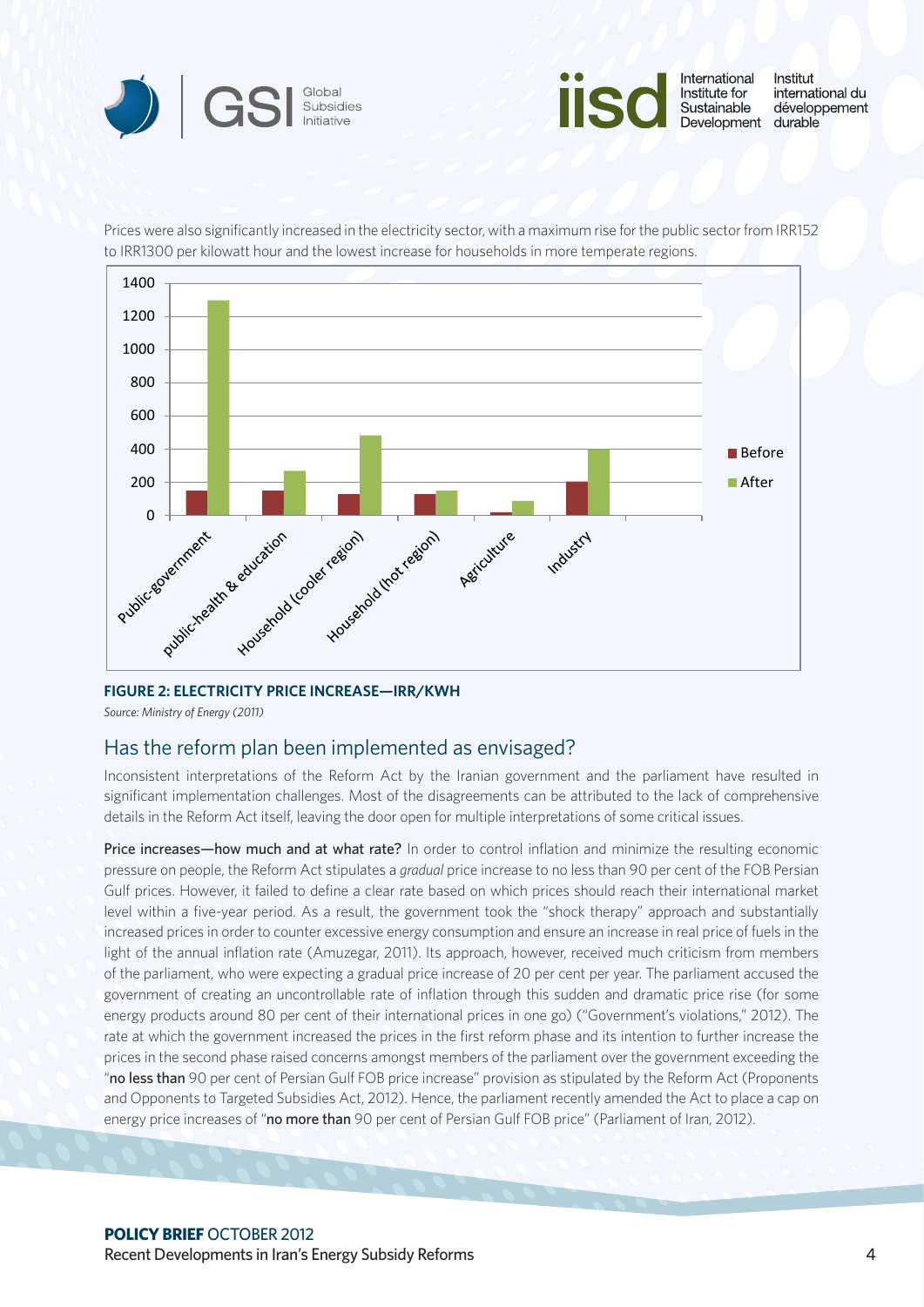



International Institut Institute for international du Sustainable développement Development durable

Cash payments—how much & to whom? The Reform Act authorizes only in-cash and in-kind payment of a maximum 50 per cent of the revenues resulting from price increase to families giving consideration to their average income. However, the Act does not establish a method or set a benchmark on which to evaluate families' level of income, nor does it specify the exact amount of monthly payments. Therefore, the government, facing difficulties in identifying the target groups, announced that all Iranians living in the country were eligible to receive monthly cash payments of IRR455,000 (around US\$45). In the first year of reform, from December 2010 to December 2011, the cash payment to 73 million Iranians cost the government IRR3,300 billion every month. Despite the government's revenue of around IRR30,000 billion from the price increases in the first year of the reforms, which far exceeded the total annual gain of US\$10–20 billion as stipulated by the Act, the actual public cash payment in the corresponding year was approximately IRR45,000 billion ("Proponents and opponents," 2011) In order to cover the IRR15 thousand billion deficit, the government distributed the 30 per cent and 20 per cent shares allocated for industry and the government itself, in addition to taking loans from the Central Bank; it also used tax revenues and the development funds of Ministries of Oil and Energy ("Government's Violations," 2012). In the new financial year, the parliament also legalized an increase of the cash payment share to 80 per cent and ratified the Budget Act 2012–2013, after two months' delay and intense debates with the government over its ratification. The new Budget Act calculates an additional IRR12 thousand billion income from price increase, raising the government's allocated total revenue from the subsidy reforms to IRR66 thousand billion in 2012–2013 as opposed to IRR\$54 thousand billion designated in the Budget Act of the previous year.<sup>4</sup> It allocates IRR48 thousand billion for direct cash handouts (a 20 per cent increase), IRR10 thousand billion for industries and producers, IRR6 thousand billion for health care and IRR2 thousand billion for an unemployment insurance fund. As a result, the initial balance of 50 per cent and 30 per cent shares for cash payment and industries respectively have changed to 80 per cent for public payments and 20 per cent for the industrial sector, while completely eliminating the government's 20 per cent share of the reform income.

Second phase of reform—The government's recent decision to implement the second phase of subsidies reform triggered criticism from experts and members of the parliament.<sup>5</sup> In the second phase, energy prices are expected to further increase another 30 per cent and the amount of the monthly cash payments will rise from IRR455,000 to IRR735,000 rials per person ("Potential Scenarios," 2012). To accommodate the IRR280,000 increase in cash payments, the government has announced that the cash payment program will be more targeted, with 10 million citizens no longer eligible to receive payments under the scheme. Iranian media reported that, in March 2012, many citizens, including those belonging to low-income families, received a text message from the Subsidy Reform Organisation calling them to voluntarily withdraw from receiving cash payments due to their financial abilities (Vaez, 2012). The criteria by which some citizens are expected to be eliminated from the cash payment scheme have not been clarified by the government.<sup>6</sup> It is also unclear whether they will be ineligible to receive the additional payment of the second phase or will be eliminated from receiving cash payment altogether.

<sup>4</sup> In the new Budget Act, the government is authorized to obtain IRR56 thousand billion of revenue from further increases in energy products' prices and the remaining IRR10 thousand billion reductions to the subsidies of bread, electricity and other products.

<sup>5</sup> Concerns over implementation of the second phase of the reforms led to Ali Larijani, the head of parliament, asking the Supreme Leader, Ayatollah Khamenei, to prevent the government from proceeding with its plan ("Larijani's Request," 2012).

<sup>6</sup> <Dr.Mohammad> Reza Farzin, the spokesperson for the Subsidy Reform Organisation, stated that "the government has its own test means" to identify ineligible citizens (Rafie, 2012).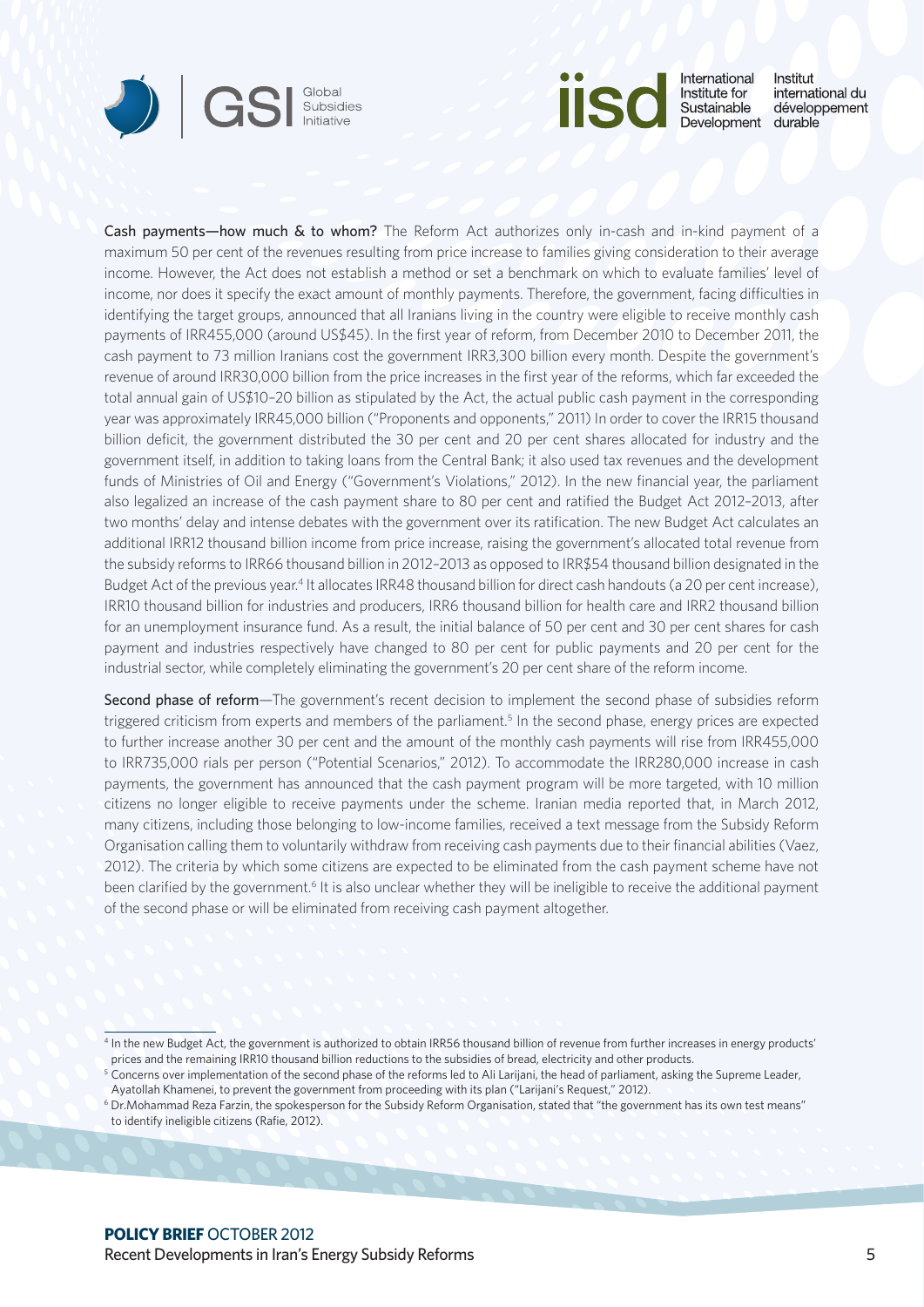



International Institut Institute for international du Sustainable développement Development durable

## What have been the impacts of the reforms?

One and a half years into the reform process, assessment of its actual impacts on different segments of Iran's economy remains difficult due to contradictory information from official and non-official sources. The following accounts of the reform's impacts are, however, based on officially valid data and statistics.

Consumption—According to official reports, the sharp increase in energy prices appears to have a downward impact on consumption of most energy products (Ministry of Energy, 2011). In the first year following the reforms, in comparison to the average annual consumption growth rate of 10 per cent for energy commodities, consumption of fuel oil decreased by 36.4 per cent, petrol 5.6 per cent, diesel 9.8 per cent and kerosene 2.9 per cent. In the corresponding year, consumption of electricity, LPG and water also declined by 1.7 per cent, 10.6 per cent and 6 per cent respectively.7 The exception is, however, in natural gas consumption, which experienced an overall growth of 6.1 per cent, with the exception of the household sector, which witnessed a 1.5 per cent reduction (Ministry of Energy, 2011). The reform appear to have been successful in meeting one of its objectives, namely shifting consumption from oil products to natural gas in the domestic market (particularly in power generations) in order to increase the country's oil and gas export capacity. Iran's gas export capacity reached 9.1 billion cubic metres (bcm) in 2011 from 5.67 bcm in 2009, an increase of 82 per cent (British Petroleum, 2012).

Inflation—One of the major challenges in implementing the energy price reform was managing its impact on inflation due to rising commodities' prices and increasing liquidity as a result of monthly cash payments. In October 2010, two months before the start of the reforms, the inflation rate was reported to be around 12 per cent (Central Bank of Iran, 2010). However, in January 2011, two months after the reforms, the inflation rate increased significantly, reaching 15.8 per cent and then 18 per cent in February (Central Bank of Iran, 2011).



#### **FIGURE 3: INFLATION RATE (OCTOBER 2010–APRIL 2012**

*Source: The Central Bank of Iran (2012)*

 $7$  It should also be mentioned that the reduction in consumption of petrol, diesel and other like products can be, to some extent, attributed to reduction in fuel smuggling to neighbouring countries. In contrast, downward consumption in electricity and water are more indicative of actual domestic consumption reduction as they cannot be diverted to the black market.

## **POLICY BRIEF** OCTOBER 2012

Recent Developments in Iran's Energy Subsidy Reforms 6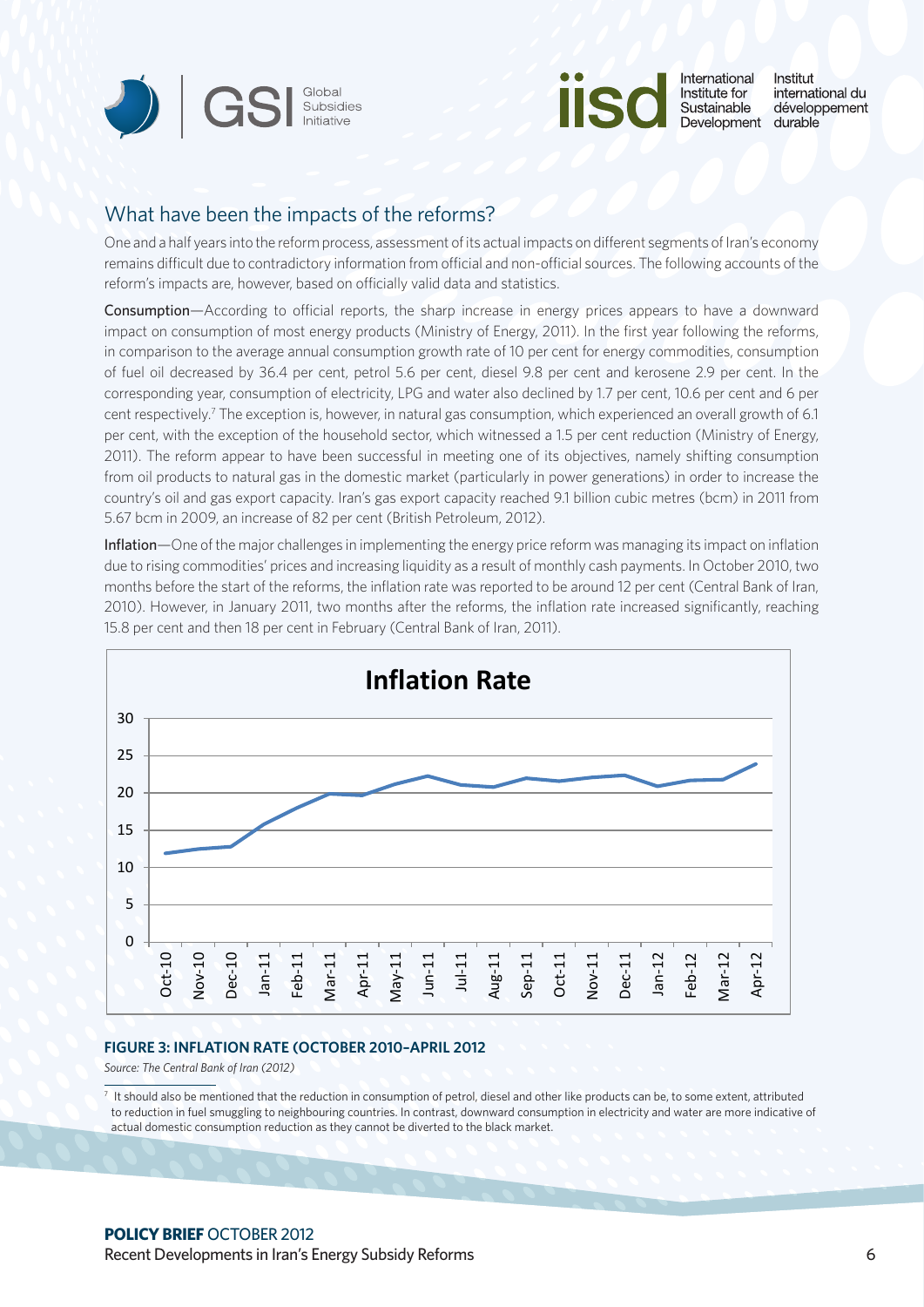![](_page_6_Picture_0.jpeg)

![](_page_6_Picture_1.jpeg)

International Institut international du Sustainable développement Development durable

Based on monthly reports from the Central Bank of Iran, in the period between April 2011 and January 2012, the inflation rate fluctuated between 20 per cent and 22 per cent. However, in January 2012, immediately after the imposition of the new round of international sanctions, inflation accelerated, reaching 23.9 per cent in April 2012 (Central Bank of Iran, 2012). While not releasing data on inflation in the months of May and June 2012, the Central Bank announced inflation rates of 22.9 per cent and 23.5 per cent for July and August 2012 respectively (Central Bank of Iran, 2012).

#### **BOX 2: HOW INTERNATIONAL SANCTIONS AFFECTED THE REFORM PROCESS**

In January 2012, a new round of international sanctions targeted key sectors of the Iranian economy, i.e., Iran's oil sales and the Central Bank, causing dramatic impacts on the inflation rate and the foreign exchange market.8

Inflation: Contradictory reports have been released as to the actual rate of inflation following the imposition of new sanctions. While the Iranian Central Bank announced a 22.9 per cent inflation rate in July 2012, the country's Statistics Centre reported an inflation rate of 26 per cent (Statistics Centre of Iran, 2012). The researcher's field studies, however, demonstrate an average inflation rate of 63 per cent,<sup>9</sup> almost compatible with the result of a report prepared by the Research Centre of the parliament predicting an inflation rate of 60 per cent ("Proponents and Opponents," 2012). A major concern over the rising inflation rate is its impact on diminishing the value of the cash payments, reducing people's financial abilities to cope with the rising costs of commodities.

Foreign exchange market: The foreign exchange market in Iran also experienced drastic instability immediately after imposition of the sanctions in January 2012, causing a 150 per cent increase in the value of the U.S. dollar against the Iranian rial. The government's attempt to control the sharp devaluation of the Iranian rial led to the introduction of an official exchange rate of IRR12,260 in place of the hovering free exchange rate of around IRR26,000 as of September 2012. As the prices of most energy commodities are to be adjusted based on FOB Persian Gulf prices, the current official 25 per cent increase in U.S. dollar exchange rate can be interpreted as a return of 25 per cent of the government's energy subsidy back into the market.

Industries and producers—The 30 per cent share of government revenue from price reform to support industries and producers was expected to be a significant stimulus to Iran's domestic production and further diversification efforts (Guillaume, Zytek, & Farzin, 2011). As illustrated in the charts above, the rise of energy prices in the industrial and production sector was among the highest in the recent price increases, causing high production costs. At the same time, for fear of triggering public unrest resulting from increase in commodity prices, government authorities prohibited producers and retailers from increasing the prices of their products, conducting frequent inspections to enforce it (Protection of Customer's and Producer's Rights Organization, 2010). Facing, on the one hand, rising production costs and, on the other hand, strict price controls from the government, the production sector has found

<sup>&</sup>lt;sup>8</sup> As a result of imposition of the new sanctions, Iran's oil production has dropped from 3,706 thousand barrels per day (tb/d) in 2010 to 2,817 tb/d in July 2012, reducing its export capacity from 1.9 million b/d to 900,000 b/d (OPEC, 2012).

<sup>9</sup> The field study was conducted in Tehran for a two-month period from May to July 2012. The average price increase for some staple foods, comparing to the same period in the last years, was 52 per cent increase for meat, 65 per cent for chicken, 81 per cent for dairy products, 83 per cent for vegetables and 67 per cent for eggs.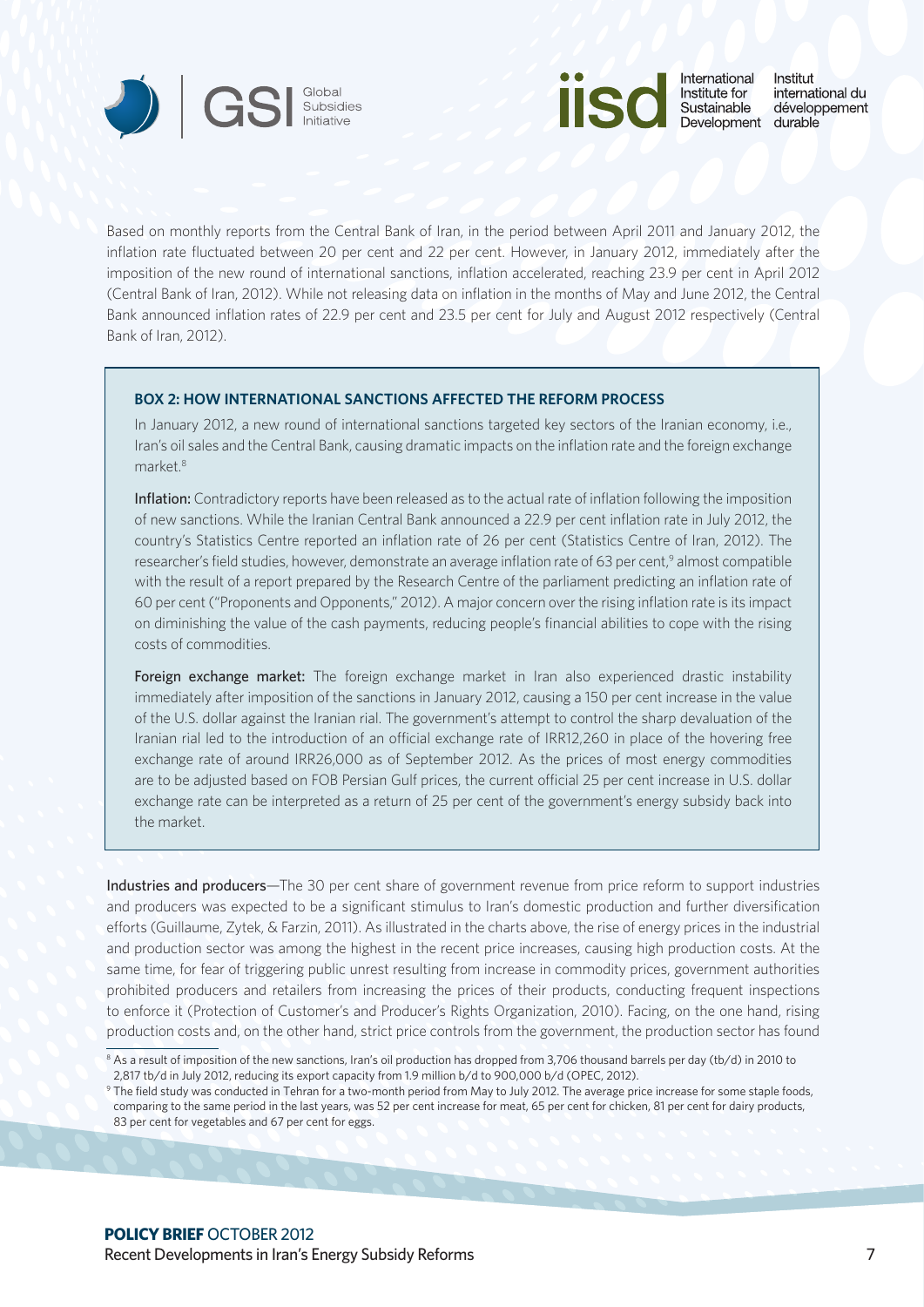![](_page_7_Picture_0.jpeg)

![](_page_7_Picture_1.jpeg)

it very difficult to remain profitable. Based on reports from members of parliament and chambers of commerce, this has caused many small- and medium-size businesses to go bankrupt or downgrade their businesses ("Arguments," 2012).

# *Recommendations*

Drawing lessons and recommendations from Iran's recent reform plan, in the light of its unique economic situation, is a challenging task. The subsidy reform process in Iran has been hard hit by recent large-scale international sanctions. The cash-transfer mechanism which was introduced to minimize the impacts of the subsidies reform has evolved to helping people to cope with soaring inflation due to economic sanctions, currency depreciation and rising commodity prices. Although the reform implementation process has faced numerous difficulties, some lessons can be taken from the initial design and implementation of the reform plan (See Box 3).

## **BOX 3: LESSONS FROM IRAN'S SUBSIDIES REFORM PLAN\***

- • Strong political will to reform subsidies.
- Well-organized pre-reform preparations to attract public support.
- • Excellent communication strategy and extensive public relation campaign to educate and familiarize the nation with the reform process, including negative impacts of subsidies, energy price rise and expected benefits.
- Fast and efficient upgrade of the banking system to accomplish nationwide cash transfers.
- Reform timing in which considerations were given to the lowest energy consumption period of the year with less personal travel, air conditioning demand and completion of harvest season.
- Introduction and implementation of multi-tier tariffs for electricity, natural gas and water depending on the geographical region and consumption rate.
- • Government orchestrated market intervention to prevent public panic (most effective for first months of the reform).

*\* For a detailed account of Iran's subsidies reform plan, see Guillaume, Zytek & Farzin (2011).* 

While international oil prices remain high, many other developing countries with high fuel subsidies are looking to Iran's experience to inform their own reform plans. Although Iran's unique economic circumstances have influenced the success and impacts of the reform, future implementation of the reforms could be improved by considering the following:

- Strengthening political cooperation—Given the current fragile economic conditions, the Iranian government and parliament need to maintain full cooperation and avoid corrosive engagement in political debates and propaganda.
- Providing transparent and consistent reports—Committing to publicize authentic data and statistics on variables in the reform process will prevent potentially conflicting views, thereby minimizing misunderstanding over the exact impacts of the reforms.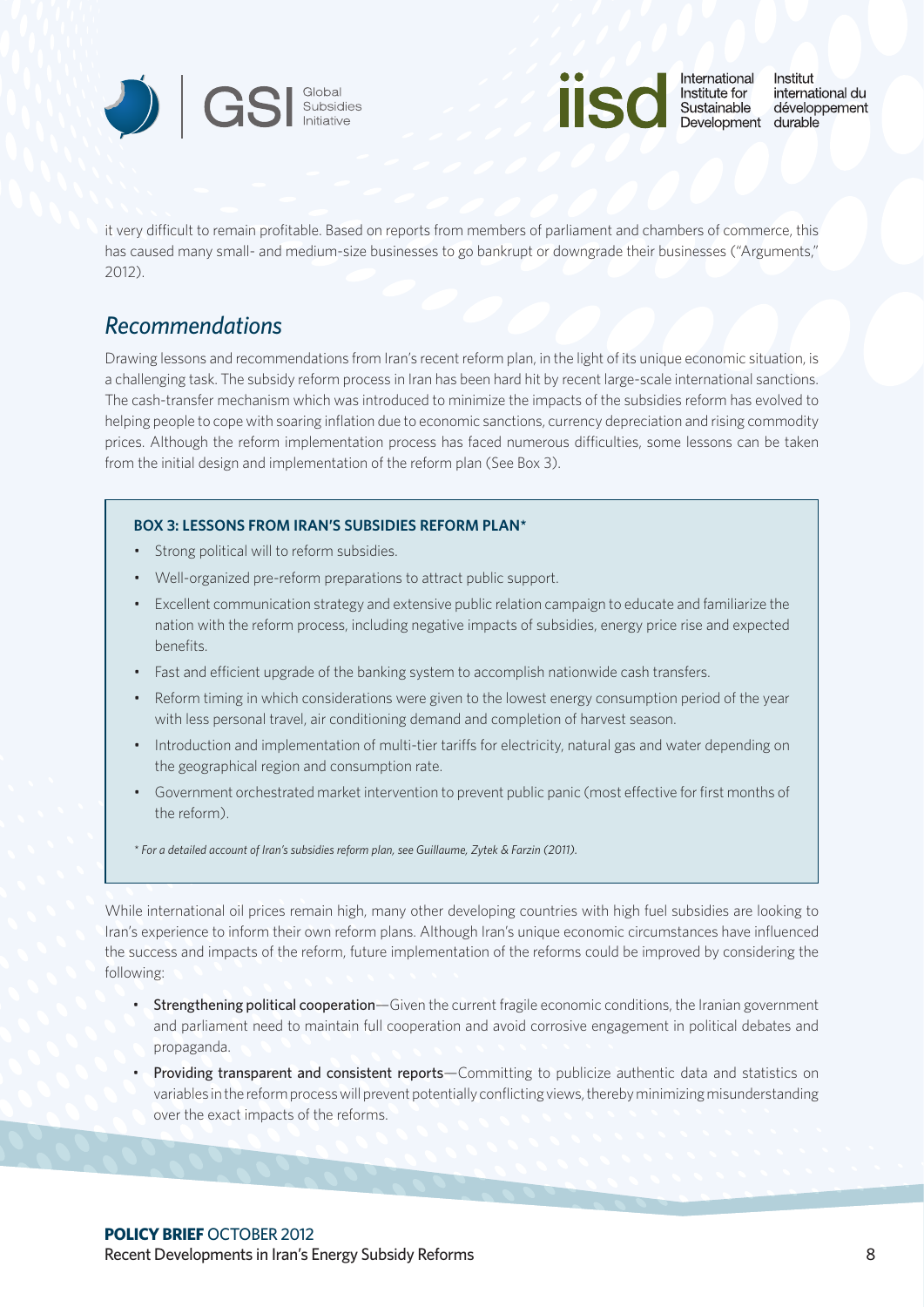![](_page_8_Picture_0.jpeg)

![](_page_8_Picture_1.jpeg)

- • Communicating with public—Recent changes in Iran's reform process, including its plan to narrow the target recipients of cash transfers, have caught many by surprise. As the country implemented an effective communication strategy at the beginning of the reforms, there are expectations that the government will continue its approach by keeping the nation well-informed about any future changes—accurately and efficiently.
- Downgrading the scale of cash transfers—Universal and perpetual cash payments were not the objectives of subsidies reform. To manage their inflationary impacts, both the number of recipients and the amount of cash payments should be limited to those most in need of support. In addition, an exit strategy with a time framework for targeting subsidies and phasing out the cash payments need to be defined.
- • Replacing cash handouts with in-kind mitigation measures—Health insurance, education services, investment in public transport, unemployment and pension funds and access to modern energies are some of the in-kind mitigating measures which can minimize government's borrowing from the Central Bank to further reduce inflation.
- • Providing support for industries and producers to enhance energy efficiency and reduce energy consumption—Financial assistance, including long-term low-interest loans, could be provided by the government for upgrading their technologies and coping with the impacts of higher energy costs.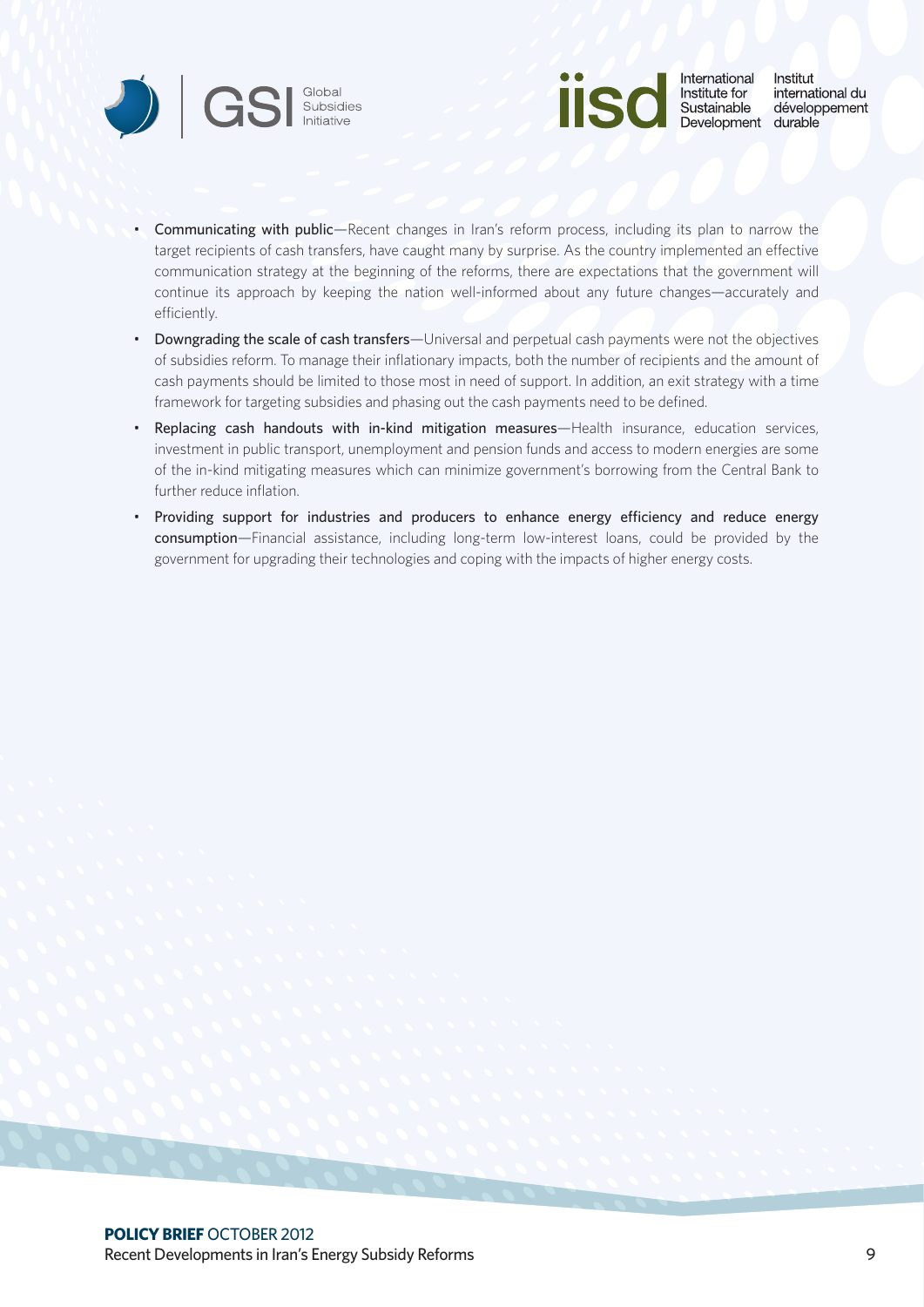![](_page_9_Picture_0.jpeg)

![](_page_9_Picture_1.jpeg)

# *References10*

Amuzegar, J. (2011, June 19). Iran's subsidy reform: A progress report. Middle East Economic Survey. Retrieved from <http://www.mees.com/en/articles/1752>-iran-s-subsidy-reform-a-progres-report

Arguments over the share of the industries. (2012, April 13).*Donya-e Eghtesad*. Retrieved from [http://www.donya-e](http://www.donya-e-eqtesad.com/Default_view.asp)[eqtesad.com/Default\\_view.asp?](http://www.donya-e-eqtesad.com/Default_view.asp)@=296616

British Petroleum.(2012). *BP Statistical Review of World Energy*. Retrieved from [http://www.bp.com/assets/bp\\_](http://www.bp.com/assets/bp_internet/globalbp/globalbp_uk_english/reports_and_publications/statistical_energy_review_2011/STAGING/local_assets/pdf/statistical_review_of_world_energy_full_report_2012.pdf) [internet/globalbp/globalbp\\_uk\\_english/reports\\_and\\_publications/statistical\\_energy\\_review\\_2011/STAGING/](http://www.bp.com/assets/bp_internet/globalbp/globalbp_uk_english/reports_and_publications/statistical_energy_review_2011/STAGING/local_assets/pdf/statistical_review_of_world_energy_full_report_2012.pdf) [local\\_assets/pdf/statistical\\_review\\_of\\_world\\_energy\\_full\\_report\\_2012.pdf](http://www.bp.com/assets/bp_internet/globalbp/globalbp_uk_english/reports_and_publications/statistical_energy_review_2011/STAGING/local_assets/pdf/statistical_review_of_world_energy_full_report_2012.pdf)

Central Bank of Iran (2010, October). *Goods and services consumption price index in urban areas.* 

Central Bank of Iran (2011, January). *Goods and services consumption price index in urban areas.* 

Central Bank of Iran (2011, February). *Goods and services consumption price index in urban areas.* 

Central Bank of Iran (2012, April). *Goods and services consumption price index in urban areas.* 

Central Bank of Iran (2012, July). *Inflation rate report*. Retrieved from <http://www.cbi.ir/showitem/9671.aspx>

Central Bank of Iran (2012, August).*Inflation rate report*. Retrieved from <http://www.cbi.ir/showitem/9703.aspx>

Government of Iran. (2010, November 28). The press should prepare the society for grand economic surgery. Retrieved from<http://www.dolat.ir/NSite/FullStory/News/?Serv=0&Id=183990>

Government's violations of Subsides Reform Act. (2012, April 23). Fars News Agency. Retrieved from [http://www.](http://www.farsnews.com/newstext.php?nn=13910202001469) [farsnews.com/newstext.php?nn=13910202001469](http://www.farsnews.com/newstext.php?nn=13910202001469)

Guillaume, D., Zytek, R., & Farzin, M. (2011). *Iran–The chronicles of the subsidy reform*. International Monetary Fund.

Inflation: 10% or 60%?. (2012, May 14). Entekhab News Agency. Retrieved from [http://www.entekhab.ir/fa/](http://www.entekhab.ir/fa/news/62827) [news/62827](http://www.entekhab.ir/fa/news/62827)

International Energy Agency .(2010). *World Energy Outlook .*

Iran's Subsidies Reform Act . (2010). Retrieved from <http://www.ngotire.com/yarane.pdf>

Jamshidi, I. (2010, December 27). *Going through subsidies reform. Donya-e Eghtesad*. Retrieved from [http://www.](http://www.donya-e-eqtesad.com/Default_view.asp) [donya-e-eqtesad.com/Default\\_view.asp](http://www.donya-e-eqtesad.com/Default_view.asp)?@=237781

*Larijani's request from Supreme Leader to pevent implementation of second phase of subsidies*. (2012, April 9). Aftab News Agency. Retrieved from: <http://www.aftabnews.ir/vdcc4sqso2bqps8.ala2.html>

Ministry of Energy of Iran. (2011, January). *Energy consumption monthly report.*

National Iranian Oil Refining & Distribution Company (2011). *Fuel products' price increase*

OPEC. (2012, August). *Monthly Oil Market Report.*

10All Farsi references are translated into English by author.

## **POLICY BRIEF** OCTOBER 2012

Recent Developments in Iran's Energy Subsidy Reforms 10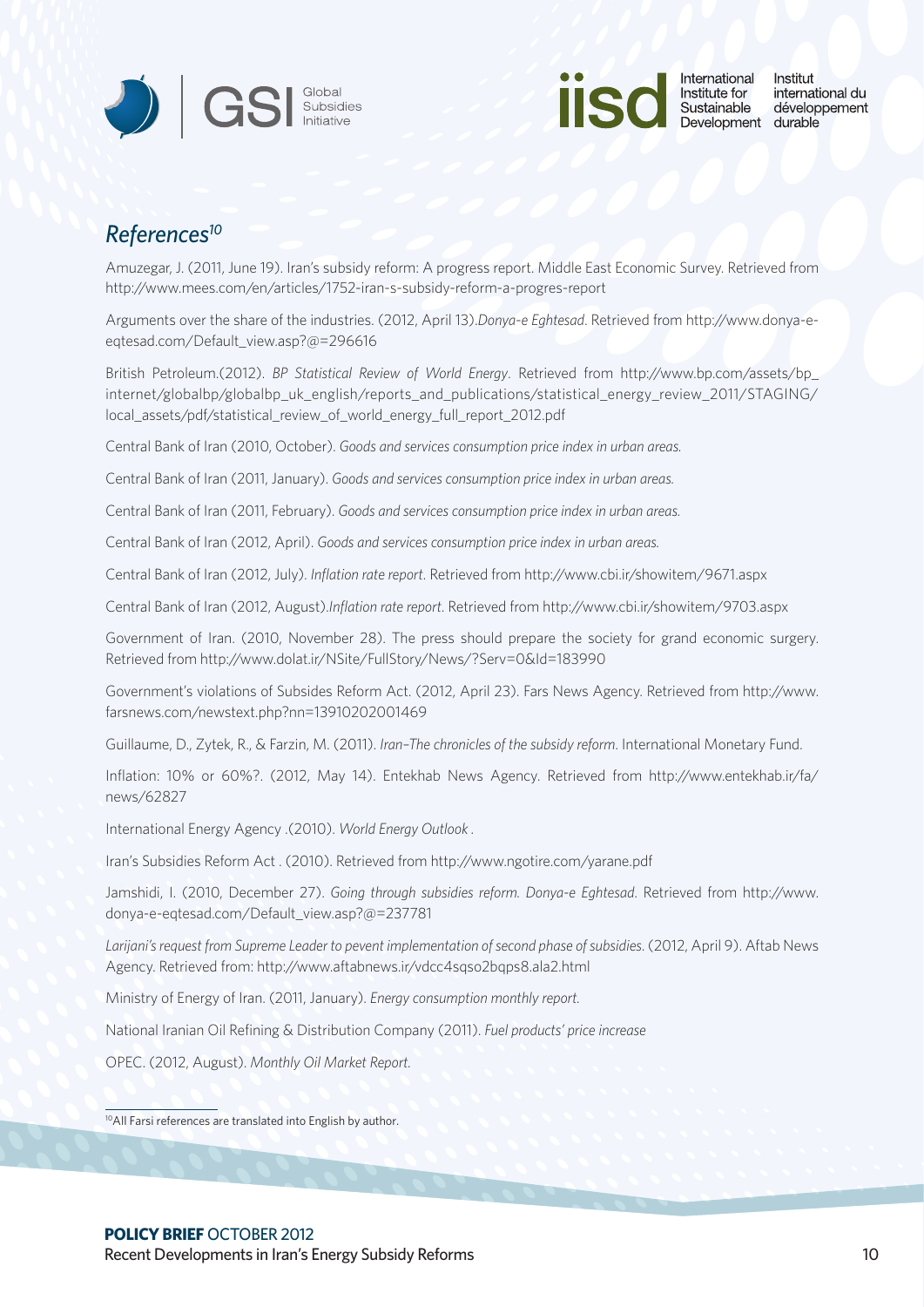![](_page_10_Picture_0.jpeg)

![](_page_10_Picture_1.jpeg)

Parliament of Iran, (2012, May). *Amendment to Targeted Subsidies Ac.*

Potential scenarios for second phase of subsidies reform. (2012). Fars New Agency. Retrieved from [http://www.](http://www.farsnews.com/newstext.php?nn=13910114000275) [farsnews.com/newstext.php?nn=13910114000275](http://www.farsnews.com/newstext.php?nn=13910114000275)

Proponents and opponents to Targeted Subsidies Act. (2012, May 14). Khabar Online News Agency. Retrieved from <http://www.khabaronline.ir/detail/213098/politics/parliament>

Protection of Customer's and Producer's Rights Organization. ( 2010, December). The inspection in implementaion of targeted subsidies act is one year old. Retrieved from [http://yaraneh.cppo.ir/pages/frontEnd/newsPreview.](http://yaraneh.cppo.ir/pages/frontEnd/newsPreview.aspx?guid=0a6a05da-4cee-405c-a2bf-7a8c175742e5) [aspx?guid=0a6a05da-4cee-405c-a2bf-7a8c175742e5](http://yaraneh.cppo.ir/pages/frontEnd/newsPreview.aspx?guid=0a6a05da-4cee-405c-a2bf-7a8c175742e5)

Rafie,B. (2012, July).*Whose subsidies get cut-off?*. Rooz Online News Agency. Retrieved from [http://www.roozonline.](http://www.roozonline.com/persian/news/newsitem/archive/2012/august/09/article/-1e9e53db62.html) [com/persian/news/newsitem/archive/2012/august/09/article/-1e9e53db62.html](http://www.roozonline.com/persian/news/newsitem/archive/2012/august/09/article/-1e9e53db62.html)

*Statistics Centre of Iran*. (2012, July). Inflation rate reaches 26%. Alef News Agency. Retrieved from [http://www.alef.](http://www.alef.ir/vdcaeyn6049niu1.k5k4.html?164237) [ir/vdcaeyn6049niu1.k5k4.html?164237](http://www.alef.ir/vdcaeyn6049niu1.k5k4.html?164237)

The Budget Act cannot be implemented in line with Subsidies Reform Act. (2011, May 9). Aftab News Agency. Retrieved from http://<www.aftabnews.ir/vdcawin6i49nua1.k5k4.html>

Vaez, Z. (2012, March 13). Cash-payment self-withdrawal: Mandatory or optional? *Donya-e Eghtesad.* Retrieved from [http://www.donya-e-eqtesad.com/Default\\_view.asp?](http://www.donya-e-eqtesad.com/Default_view.asp)@=294534